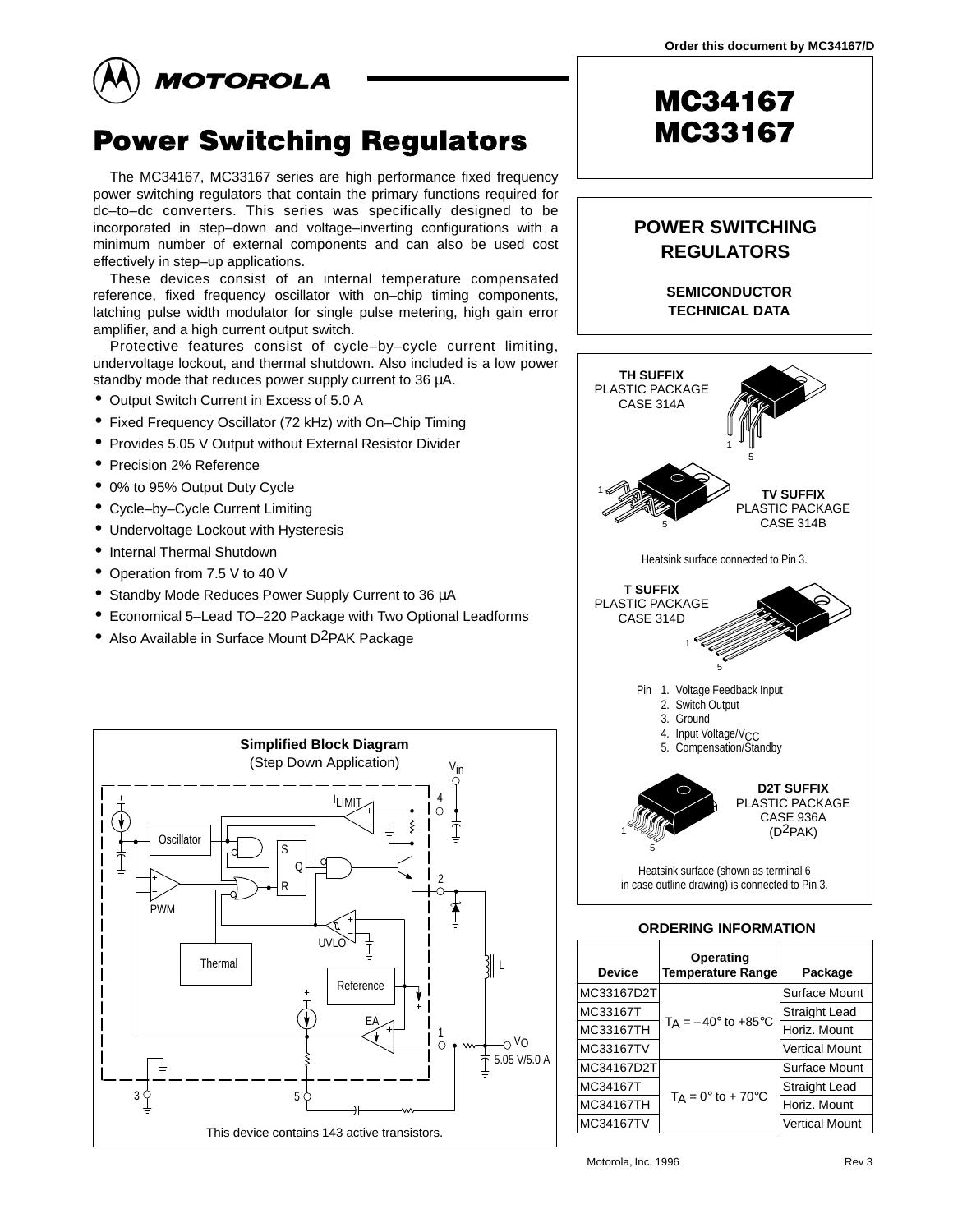#### **MAXIMUM RATINGS**

| Rating                                                       | Symbol           | Value                        | Unit               |
|--------------------------------------------------------------|------------------|------------------------------|--------------------|
| Power Supply Input Voltage                                   | $V_{CC}$         | 40                           | V                  |
| Switch Output Voltage Range                                  | $V_{O(switch)}$  | $-2.0$ to + $V_{in}$         | V                  |
| Voltage Feedback and Compensation Input<br>Voltage Range     | VFB, VComp       | $-1.0$ to $+7.0$             | $\vee$             |
| Power Dissipation                                            |                  |                              |                    |
| Case 314A, 314B and 314D ( $T_A = +25^{\circ}C$ )            | Pn               | <b>Internally Limited</b>    | W                  |
| Thermal Resistance, Junction-to-Ambient                      | $\theta$ JA      | 65                           | $\rm ^{\circ}$ C/W |
| Thermal Resistance, Junction-to-Case                         | θJC              | 5.0                          | °C∕W               |
| Case 936A (D <sup>2</sup> PAK) (T <sub>A</sub> = +25°C)      | P <sub>D</sub>   | <b>Internally Limited</b>    | W                  |
| Thermal Resistance, Junction-to-Ambient                      | $\theta$ JA      | 70                           | °C∕W               |
| Thermal Resistance, Junction-to-Case                         | $\theta$ JC      | 5.0                          | °C/W               |
| <b>Operating Junction Temperature</b>                        | TJ               | $+150$                       | °C                 |
| Operating Ambient Temperature (Note 3)<br>MC34167<br>MC33167 | TA               | 0 to $+70$<br>$-40$ to $+85$ | °C                 |
| Storage Temperature Range                                    | $T_{\text{stg}}$ | $-65$ to $+150$              | °C                 |

**ELECTRICAL CHARACTERISTICS** (V<sub>CC</sub> = 12 V, for typical values T<sub>A</sub> = +25°C, for min/max values T<sub>A</sub> is the operating ambient temperature range that applies [Notes 2, 3], unless otherwise noted.)

| Characteristic                                                                                                                                                       |                                                              | Symbol                | Min                      | <b>Typ</b>       | Max                      | Unit     |
|----------------------------------------------------------------------------------------------------------------------------------------------------------------------|--------------------------------------------------------------|-----------------------|--------------------------|------------------|--------------------------|----------|
| <b>OSCILLATOR</b>                                                                                                                                                    |                                                              |                       |                          |                  |                          |          |
| Frequency ( $V_{C,C}$ = 7.5 V to 40 V)                                                                                                                               | $T_A = +25$ °C<br>$T_A = T_{low}$ to $T_{high}$              | fosc                  | 65<br>62                 | 72               | 79<br>81                 | kHz      |
| <b>ERROR AMPLIFIER</b>                                                                                                                                               |                                                              |                       |                          |                  |                          |          |
| Voltage Feedback Input Threshold                                                                                                                                     | $T_A = +25$ °C<br>$T_A = T_{low}$ to $T_{high}$              | VFB(th)               | 4.95<br>4.85             | 5.05             | 5.15<br>5.20             | $\vee$   |
| Line Regulation ( $V_{CC}$ = 7.5 V to 40 V, T <sub>A</sub> = +25°C)                                                                                                  |                                                              | Regline               | $-$                      | 0.03             | 0.078                    | %N       |
| Input Bias Current ( $V_{FB} = V_{FB(th)} + 0.15 V$ )                                                                                                                |                                                              | ŀıв                   | $-$                      | 0.15             | 1.0                      | μA       |
| Power Supply Rejection Ratio (V <sub>CC</sub> = 10 V to 20 V, f = 120 Hz)                                                                                            |                                                              | <b>PSRR</b>           | 60                       | 80               | $\overline{\phantom{0}}$ | dB       |
| Output Voltage Swing<br>High State ( $I_{\text{Source}}$ = 75 µA, $V_{\text{FB}}$ = 4.5 V)<br>Low State ( $I_{\text{Sink}} = 0.4$ mA, $V_{\text{FR}} = 5.5$ V)       |                                                              | VOH<br>VOL            | 4.2                      | 4.9<br>1.6       | 1.9                      | $\vee$   |
| <b>PWM COMPARATOR</b>                                                                                                                                                |                                                              |                       |                          |                  |                          |          |
| Duty Cycle ( $V_{C}$ = 20 V)                                                                                                                                         | Maximum ( $V_{FR} = 0 V$ )<br>Minimum ( $V_{Comp} = 1.9 V$ ) | DC(max)<br>DC(min)    | 92<br>0                  | 95<br>0          | 100<br>0                 | %        |
| <b>SWITCH OUTPUT</b>                                                                                                                                                 |                                                              |                       |                          |                  |                          |          |
| Output Voltage Source Saturation (V <sub>CC</sub> = 7.5 V, I <sub>Source</sub> = 5.0 A)                                                                              |                                                              | $V_{\text{sat}}$      | $\overline{\phantom{0}}$ | $(V_{CC} - 1.5)$ | $(V_{CC} - 1.8)$         | $\vee$   |
| Off-State Leakage ( $V_{CC}$ = 40 V, Pin 2 = Gnd)                                                                                                                    |                                                              | I <sub>SW</sub> (off) | -                        | $\Omega$         | 100                      | μA       |
| Current Limit Threshold (V <sub>CC</sub> = 7.5 V)                                                                                                                    |                                                              | lpk(switch)           | 5.5                      | 6.5              | 8.0                      | A        |
| Switching Times ( $V_{CC}$ = 40 V, $I_{pk}$ = 5.0 A, L = 225 $\mu$ H, T <sub>A</sub> = +25°C)<br>Output Voltage Rise Time<br>Output Voltage Fall Time                |                                                              | $t_{\rm r}$<br>tf     | $\overline{\phantom{0}}$ | 100<br>50        | 200<br>100               | ns       |
| <b>UNDERVOLTAGE LOCKOUT</b>                                                                                                                                          |                                                              |                       |                          |                  |                          |          |
| Startup Threshold (V <sub>CC</sub> Increasing, $T_A = +25^\circ C$ )                                                                                                 |                                                              | $V_{th(UVLO)}$        | 5.5                      | 5.9              | 6.3                      | $\vee$   |
| Hysteresis (V <sub>CC</sub> Decreasing, $T_A = +25^{\circ}C$ )                                                                                                       |                                                              | VH(UVLO)              | 0.6                      | 0.9              | 1.2                      | $\vee$   |
| <b>TOTAL DEVICE</b>                                                                                                                                                  |                                                              |                       |                          |                  |                          |          |
| Power Supply Current ( $T_A = +25^{\circ}C$ )<br>Standby ( $V_{CC}$ = 12 V, $V_{Comp}$ < 0.15 V)<br>Operating ( $V_{CC}$ = 40 V, Pin 1 = Gnd for maximum duty cycle) |                                                              | <b>ICC</b>            |                          | 36<br>40         | 100<br>60                | μA<br>mA |

**NOTES:** 1. Maximum package power dissipation limits must be observed to prevent thermal shutdown activation.

2. Low duty cycle pulse techniques are used during test to maintain junction temperature as close to ambient as possible.

3. T<sub>low</sub> = 0℃ for MC34167  $T_{\text{high}}$  = + 70℃ for MC34167  $=$  - 40℃ for MC33167  $=$  + 85℃ for MC33167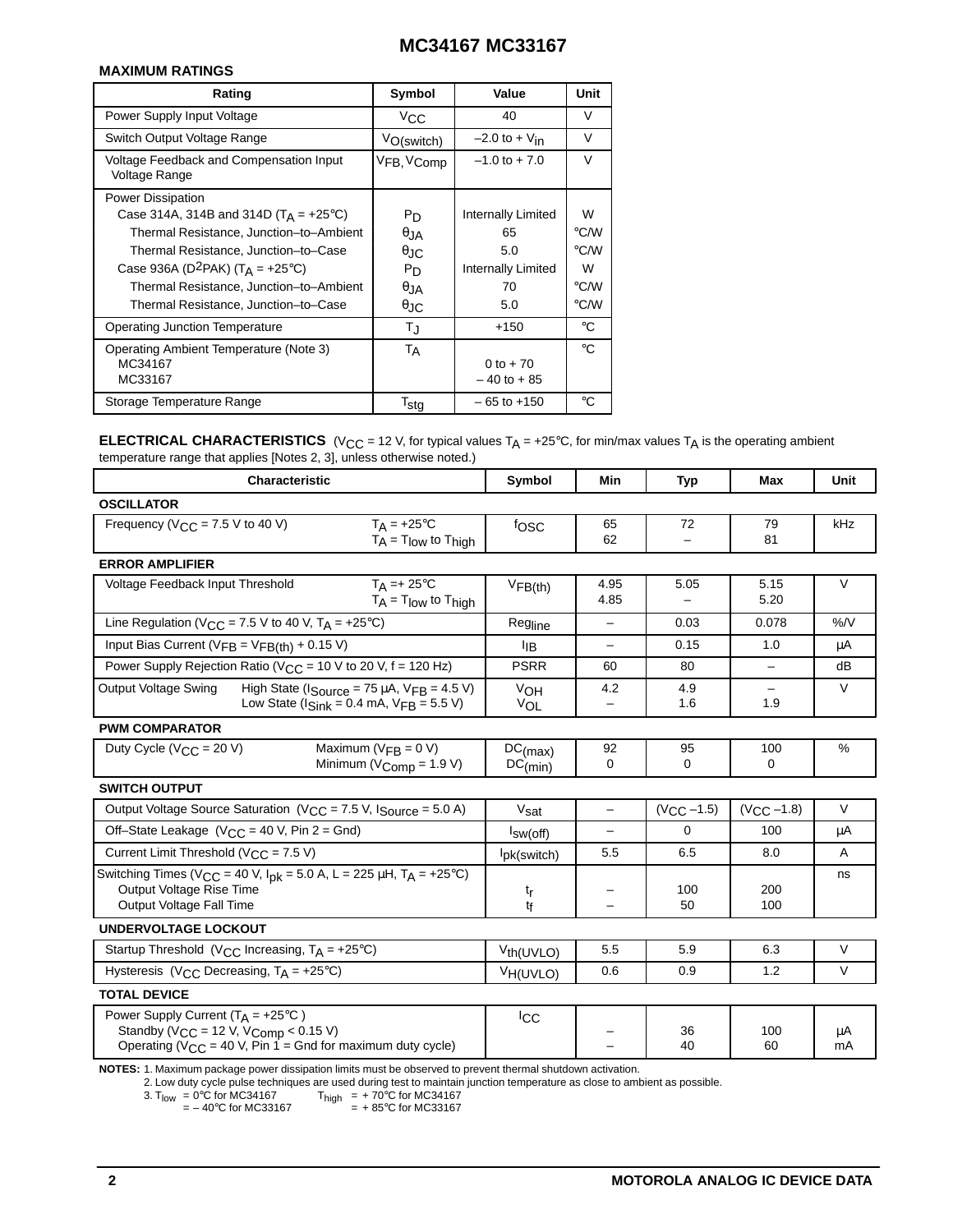



**Figure 3. Error Amp Open Loop Gain and Phase versus Frequency** 100 0 A VOL, OPEN LOOP VOLTAGE GAIN (dB) – 20 AVOL , OPEN LOOP VOLTAGE GAIN (dB)  $V_{CC}$  = 12 V VComp = 3.25 V 80 , EXCESS PHASE (DEGREES) 30 RL = 100 k Gain  $T_{\text{A}} = +25^{\circ} \text{C}$ 60 60 40 90 Phase 20 120 0 150 φ  $-20$ — 180<br>10 M 100 1.0 k 10 k 100 k 1.0 M 10 100 1.0k 10k 100k 1.0M 10M f, FREQUENCY (Hz)



**Figure 4. Error Amp Output Saturation versus Sink Current**



0

 $\boldsymbol{0}$ 



**Figure 6. Switch Output Duty Cycle versus Compensation Voltage**



Vsat, OUTPUT SATURATION VOLTAGE (V) Vsat, OUTPUT SATURATION VOLTAGE (V)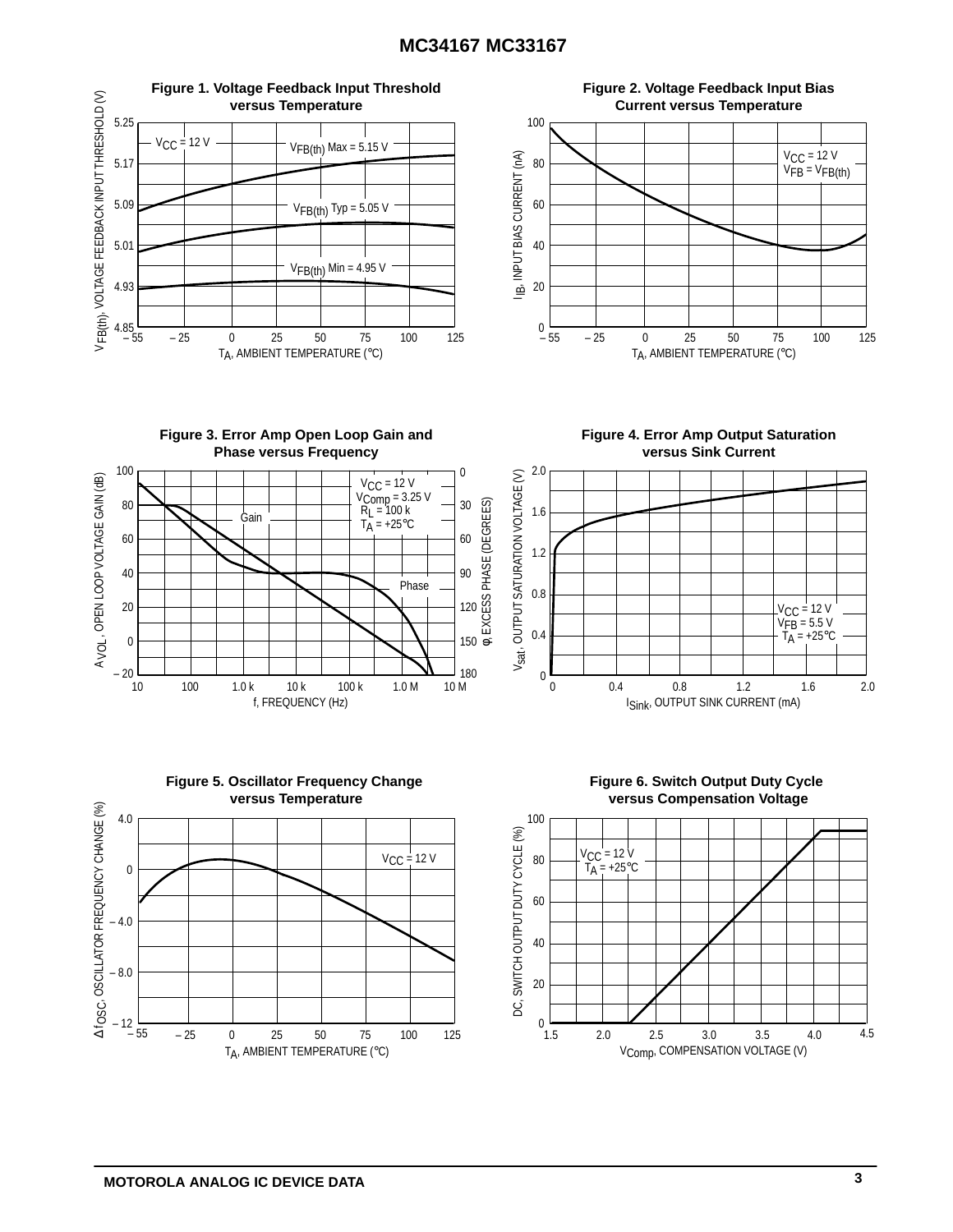

**Figure 8. Negative Switch Output Voltage versus Temperature**



**Figure 10. Standby Supply Current versus Supply Voltage**







**Figure 12. Operating Supply Current versus Supply Voltage**

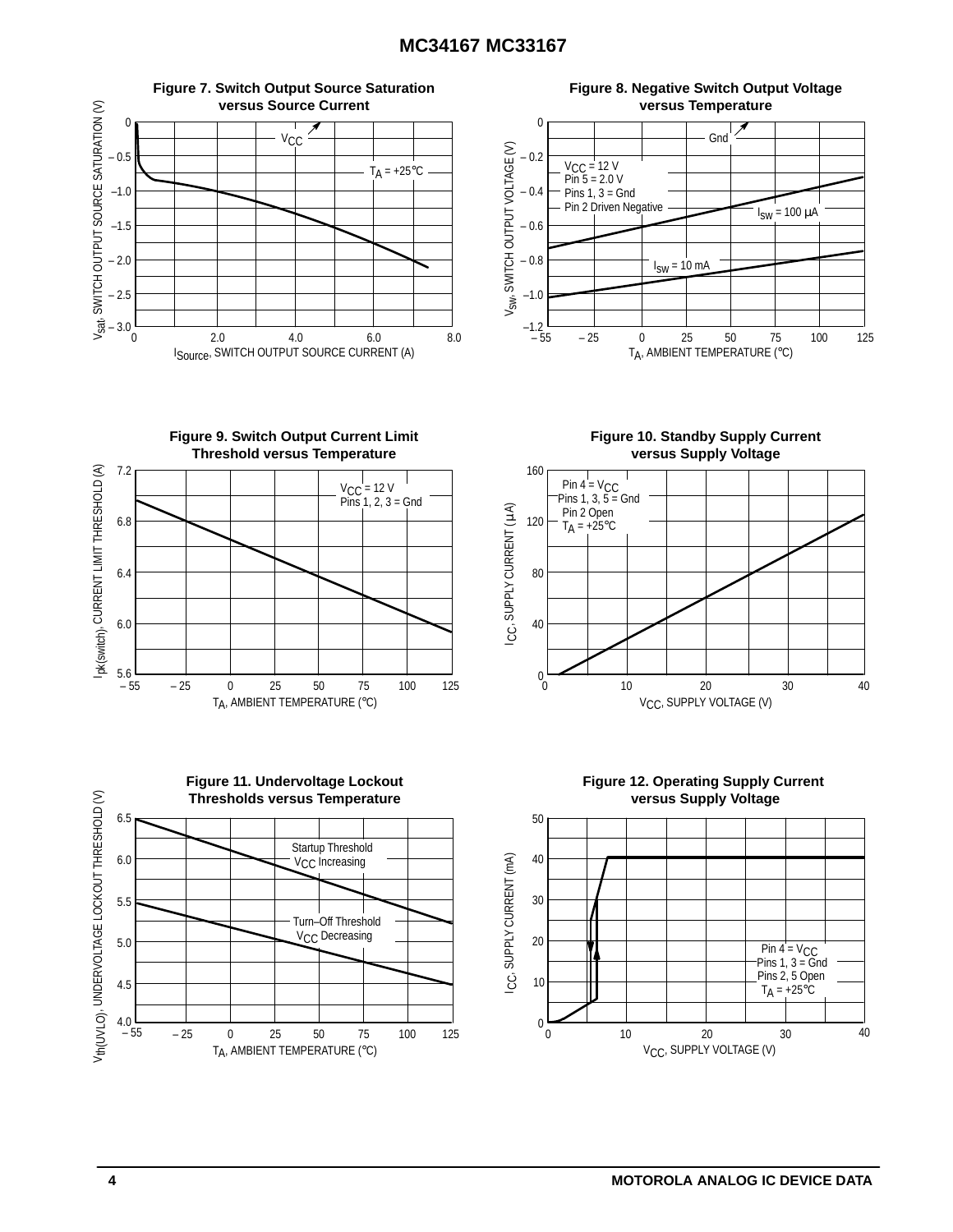### **Figure 13. MC34167 Representative Block Diagram**



#### **Figure 14. Timing Diagram**

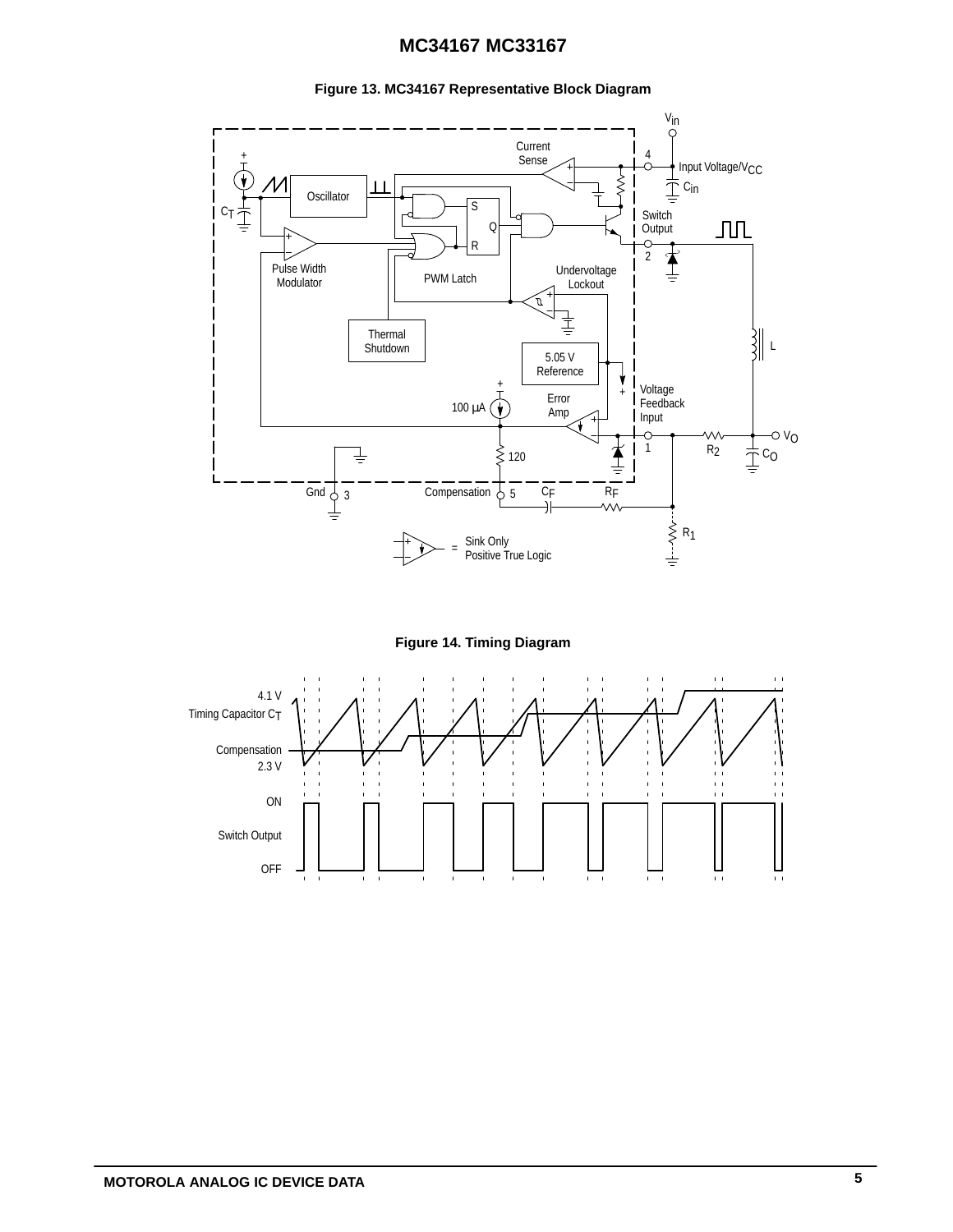### **MC34167 MC33167 INTRODUCTION**

The MC34167, MC33167 series are monolithic power switching regulators that are optimized for dc–to–dc converter applications. These devices operate as fixed frequency, voltage mode regulators containing all the active functions required to directly implement step–down and voltage–inverting converters with a minimum number of external components. They can also be used cost effectively in step–up converter applications. Potential markets include automotive, computer, industrial, and cost sensitive consumer products. A description of each section of the device is given below with the representative block diagram shown in Figure 13.

#### **Oscillator**

The oscillator frequency is internally programmed to 72 kHz by capacitor  $C_T$  and a trimmed current source. The charge to discharge ratio is controlled to yield a 95% maximum duty cycle at the Switch Output. During the discharge of  $C_T$ , the oscillator generates an internal blanking pulse that holds the inverting input of the AND gate high, disabling the output switch transistor. The nominal oscillator peak and valley thresholds are 4.1 V and 2.3 V respectively.

#### **Pulse Width Modulator**

The Pulse Width Modulator consists of a comparator with the oscillator ramp voltage applied to the noninverting input, while the error amplifier output is applied into the inverting input. Output switch conduction is initiated when  $C_T$  is discharged to the oscillator valley voltage. As  $C<sub>T</sub>$  charges to a voltage that exceeds the error amplifier output, the latch resets, terminating output transistor conduction for the duration of the oscillator ramp–up period. This PWM/Latch combination prevents multiple output pulses during a given oscillator clock cycle. Figures 6 and 14 illustrate the switch output duty cycle versus the compensation voltage.

#### **Current Sense**

The MC34167 series utilizes cycle–by–cycle current limiting as a means of protecting the output switch transistor from overstress. Each on cycle is treated as a separate situation. Current limiting is implemented by monitoring the output switch transistor current buildup during conduction, and upon sensing an overcurrent condition, immediately turning off the switch for the duration of the oscillator ramp–up period.

The collector current is converted to a voltage by an internal trimmed resistor and compared against a reference by the Current Sense comparator. When the current limit threshold is reached, the comparator resets the PWM latch. The current limit threshold is typically set at 6.5 A. Figure 9 illustrates switch output current limit threshold versus temperature.

#### **Error Amplifier and Reference**

A high gain Error Amplifier is provided with access to the inverting input and output. This amplifier features a typical dc voltage gain of 80 dB, and a unity gain bandwidth of 600 kHz with 70 degrees of phase margin (Figure 3). The noninverting input is biased to the internal 5.05 V reference and is not pinned out. The reference has an accuracy of  $\pm$  2.0% at room temperature. To provide 5.0 V at the load, the reference is programmed 50 mV above 5.0 V to compensate for a 1.0% voltage drop in the cable and connector from the converter output. If the converter design requires an output voltage greater than 5.05 V, resistor  $R_1$  must be added to form a divider network at the feedback input as shown in Figures 13 and 18. The equation for determining the output voltage with the divider network is:

$$
V_{\text{out}} = 5.05 \left( \frac{R_2}{R_1} + 1 \right)
$$

External loop compensation is required for converter stability. A simple low–pass filter is formed by connecting a resistor  $(R<sub>2</sub>)$  from the regulated output to the inverting input, and a series resistor–capacitor (RF, CF) between Pins 1 and 5. The compensation network component values shown in each of the applications circuits were selected to provide stability over the tested operating conditions. The step–down converter (Figure 18) is the easiest to compensate for stability. The step–up (Figure 20) and voltage–inverting (Figure 22) configurations operate as continuous conduction flyback converters, and are more difficult to compensate. The simplest way to optimize the compensation network is to observe the response of the output voltage to a step load change, while adjusting RF and CF for critical damping. The final circuit should be verified for stability under four boundary conditions. These conditions are minimum and maximum input voltages, with minimum and maximum loads.

By clamping the voltage on the error amplifier output (Pin 5) to less than 150 mV, the internal circuitry will be placed into a low power standby mode, reducing the power supply current to 36 µA with a 12 V supply voltage. Figure 10 illustrates the standby supply current versus supply voltage.

The Error Amplifier output has a 100 µA current source pull–up that can be used to implement soft–start. Figure 17 shows the current source charging capacitor C<sub>SS</sub> through a series diode. The diode disconnects CSS from the feedback loop when the 1.0 M resistor charges it above the operating range of Pin 5.

#### **Switch Output**

The output transistor is designed to switch a maximum of 40 V, with a minimum peak collector current of 5.5 A. When configured for step–down or voltage–inverting applications, as in Figures 18 and 22, the inductor will forward bias the output rectifier when the switch turns off. Rectifiers with a high forward voltage drop or long turn on delay time should not be used. If the emitter is allowed to go sufficiently negative, collector current will flow, causing additional device heating and reduced conversion efficiency. Figure 8 shows that by clamping the emitter to 0.5 V, the collector current will be in the range of 100 µA over temperature. A 1N5825 or equivalent Schottky barrier rectifier is recommended to fulfill these requirements.

#### **Undervoltage Lockout**

An Undervoltage Lockout comparator has been incorporated to guarantee that the integrated circuit is fully functional before the output stage is enabled. The internal reference voltage is monitored by the comparator which enables the output stage when V<sub>CC</sub> exceeds 5.9 V. To prevent erratic output switching as the threshold is crossed, 0.9 V of hysteresis is provided.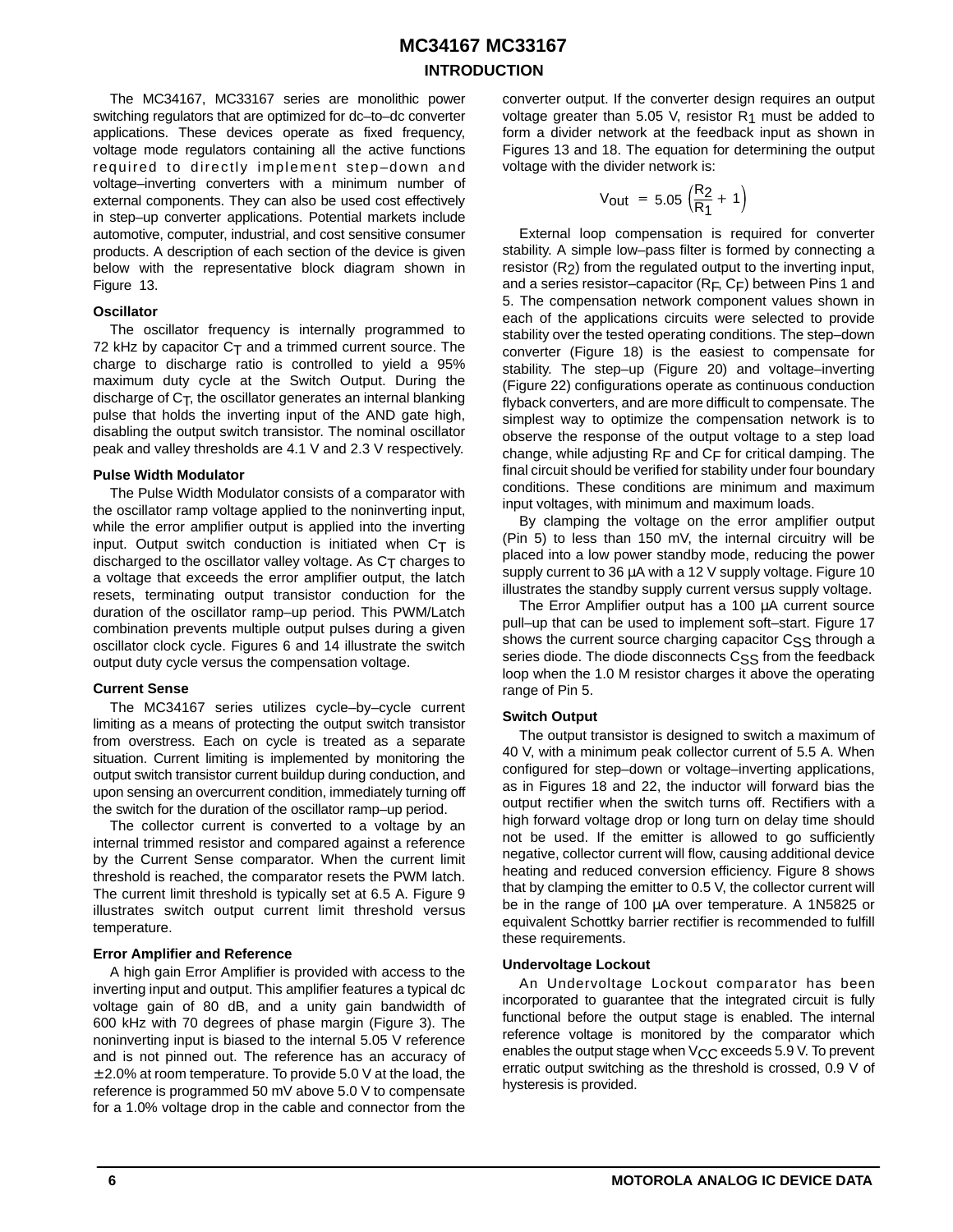#### **Thermal Protection**

Internal Thermal Shutdown circuitry is provided to protect the integrated circuit in the event that the maximum junction temperature is exceeded. When activated, typically at 170°C, the latch is forced into a 'reset' state, disabling the output switch. This feature is provided to prevent catastrophic failures from accidental device overheating. **It is not intended to be used as a substitute for proper heatsinking.** The MC34167 is contained in a 5–lead TO–220 type package. The tab of the package is common with the center pin (Pin 3) and is normally connected to ground.

#### **DESIGN CONSIDERATIONS**

**Do not attempt to construct a converter on wire–wrap or plug–in prototype boards.** Special care should be taken to separate ground paths from signal currents and ground paths from load currents. All high current loops should be kept as short as possible using heavy copper runs to minimize ringing and radiated EMI. For best operation, a tight component layout is recommended. Capacitors C<sub>in</sub>, C<sub>O</sub>, and all feedback components should be placed as close to the IC as physically possible. It is also imperative that the Schottky diode connected to the Switch Output be located as close to the IC as possible.



**Figure 15. Low Power Standby Circuit Figure 16. Over Voltage Shutdown Circuit**



 $V$ Shutdown =  $V$ Zener + 0.7

#### **Figure 17. Soft–Start Circuit**

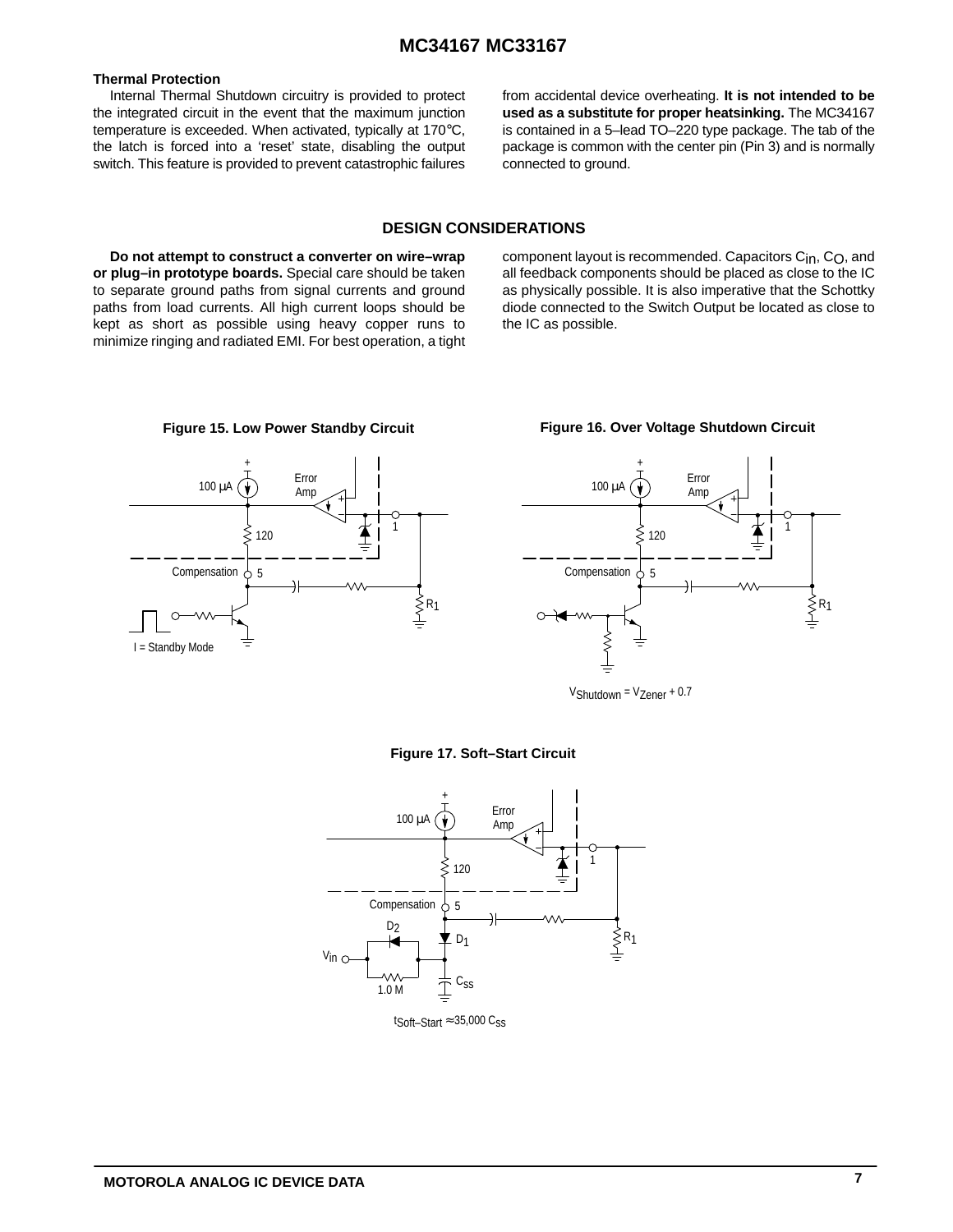#### **Figure 18. Step–Down Converter**



| Test                         | <b>Conditions</b>                                                               | Results                     |
|------------------------------|---------------------------------------------------------------------------------|-----------------------------|
| Line Regulation              | V <sub>in</sub> = 10 V to 36 V, $I_{\Omega}$ = 5.0 A                            | 4.0 mV = $\pm$ 0.039%       |
| Load Regulation              | $V_{in}$ = 12 V, $I_{\bigcap}$ = 0.25 A to 5.0 A                                | $1.0$ mV = $\pm$ 0.01%      |
| <b>Output Ripple</b>         | $V_{in}$ = 12 V, $I_{\bigcap}$ = 5.0 A                                          | $20 \text{ mV}_{\text{pp}}$ |
| <b>Short Circuit Current</b> | $V_{in}$ = 12 V, R <sub>1</sub> = 0.1 $\Omega$                                  | 6.5 A                       |
| Efficiency                   | $V_{in}$ = 12 V, $I_{\bigcap}$ = 5.0 A<br>$V_{in}$ = 24 V, $I_{\Omega}$ = 5.0 A | 78.9%<br>82.6%              |

L = Coilcraft M1496–A or General Magnetics Technology GMT–0223, 42 turns of #16 AWG on Magnetics Inc. 58350–A2 core. Heatsink = AAVID Engineering Inc. 5903B, or 5930B.

The Step–Down Converter application is shown in Figure 18. The output switch transistor  $Q_1$  interrupts the input voltage, generating a squarewave at the LC<sub>O</sub> filter input. The filter averages the squarewaves, producing a dc output voltage that can be set to any level between V<sub>in</sub> and V<sub>ref</sub> by controlling the percent conduction time of Q<sub>1</sub> to that of the total oscillator cycle time. If the converter design requires an output voltage greater than 5.05 V, resistor R<sub>1</sub> must be added to form a divider network at the feedback input.



(Bottom View)





(Top View)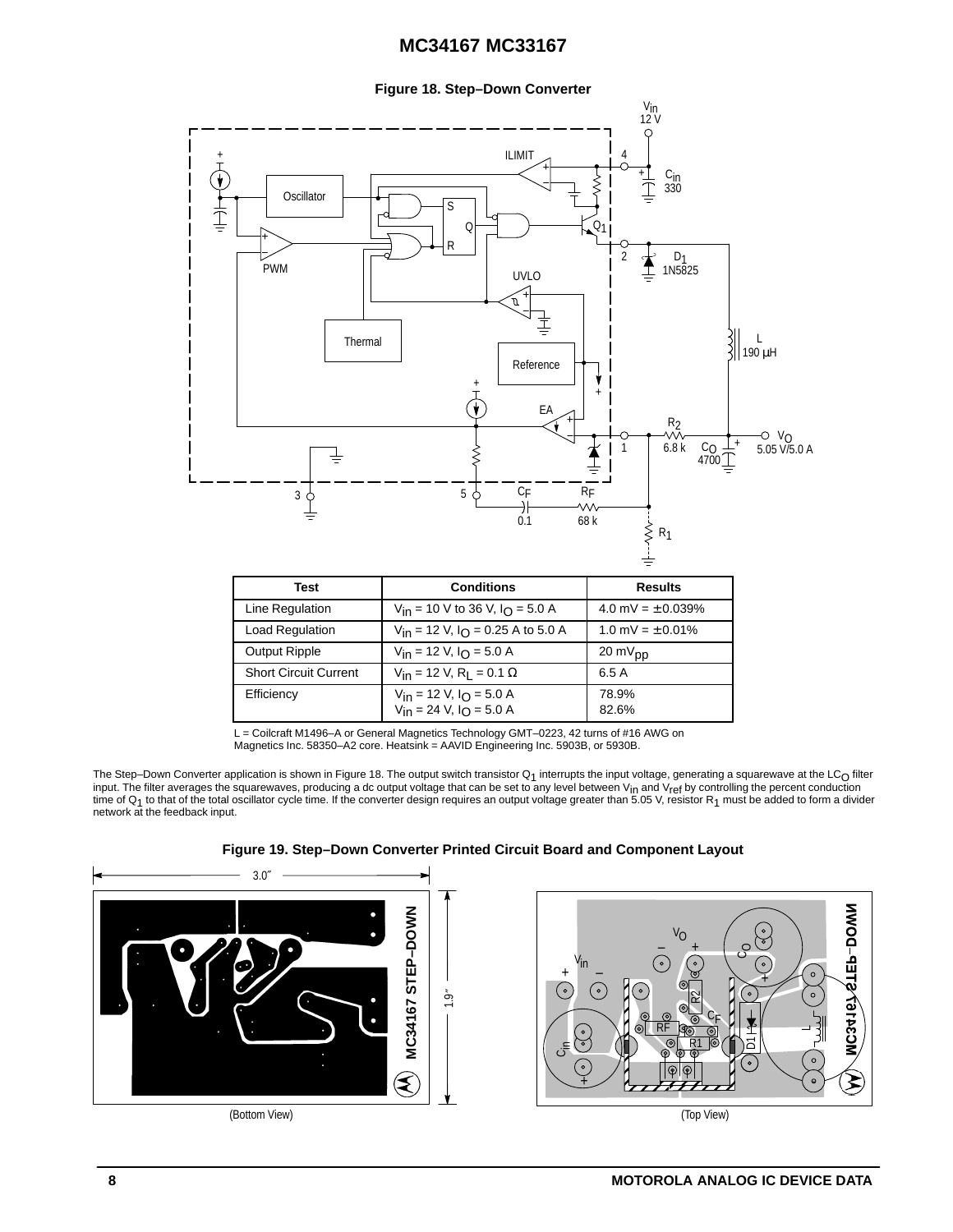

\*Gate resistor R<sub>G</sub>, zener diode D<sub>3</sub>, and diode D<sub>4</sub> are required only when V<sub>in</sub> is greater than 20 V.

| Test                         | <b>Conditions</b>                                                                | <b>Results</b>                |
|------------------------------|----------------------------------------------------------------------------------|-------------------------------|
| Line Regulation              | $V_{in}$ = 10 V to 24 V, $I_{\bigcap}$ = 0.9 A                                   | $10 \text{ mV} = \pm 0.017\%$ |
| Load Regulation              | $V_{in}$ = 12 V, $I_{\bigcap}$ = 0.1 A to 0.9 A                                  | $30 \text{ mV} = \pm 0.053\%$ |
| <b>Output Ripple</b>         | $V_{in}$ = 12 V, $I_{\bigcap}$ = 0.9 A                                           | 140 m $V_{DD}$                |
| <b>Short Circuit Current</b> | $V_{in}$ = 12 V, R <sub>1</sub> = 0.1 $\Omega$                                   | 6.0 A                         |
| Efficiency                   | $V_{in}$ = 12 V, I <sub>O</sub> = 0.9 A<br>$V_{in}$ = 24 V, $I_{\Omega}$ = 0.9 A | 80.1%<br>87.8%                |

L = Coilcraft M1496-A or General Magnetics Technology GMT-0223, 42 turns of #16 AWG on

Magnetics Inc. 58350-A2 core.

Heatsink = AAVID Engineering Inc.

MC34167: 5903B, or 5930B

MTP3055EL: 5925B

Figure 20 shows that the MC34167 can be configured as a step–up/down converter with the addition of an external power MOSFET. Energy is stored in the inductor during the ON time of transistors Q<sub>1</sub> and Q<sub>2</sub>. During the OFF time, the energy is transferred, with respect to ground, to the output filter capacitor and load. This circuit configuration has two significant advantages over the basic step–up converter circuit. The first advantage is that output short circuit protection is provided by the MC34167, since  $Q_1$  is directly in series with V<sub>in</sub> and the load. Second, the output voltage can be programmed to be less than V<sub>in</sub>. Notice that during the OFF time, the inductor forward biases diodes D<sub>1</sub> and D<sub>2</sub>, transferring its energy with respect to ground rather than with respect to V<sub>in</sub>. When operating with V<sub>in</sub> greater than 20 V, a gate protection network is required for the MOSFET. The network consists of components  $\rm R_G$ , D $_3$ , and D $_4$ .





**MOTOROLA ANALOG IC DEVICE DATA 9**

RG

D3

 $\circ \rightarrow$ ി

 $\mathbb S$ 

 $\overline{\phantom{0}}$ 

 $\circ$ 

 $D2 - 1$ 

 $\mathbf{u}$   $\mathbf{v}$   $\mathbf{v}$   $\mathbf{v}$   $\mathbf{v}$   $\mathbf{v}$   $\mathbf{v}$   $\mathbf{v}$   $\mathbf{v}$   $\mathbf{v}$   $\mathbf{v}$   $\mathbf{v}$   $\mathbf{v}$   $\mathbf{v}$   $\mathbf{v}$   $\mathbf{v}$   $\mathbf{v}$   $\mathbf{v}$   $\mathbf{v}$   $\mathbf{v}$   $\mathbf{v}$   $\mathbf{v}$   $\mathbf{v}$   $\mathbf{v}$   $\mathbf{$  $\mathbf{I}$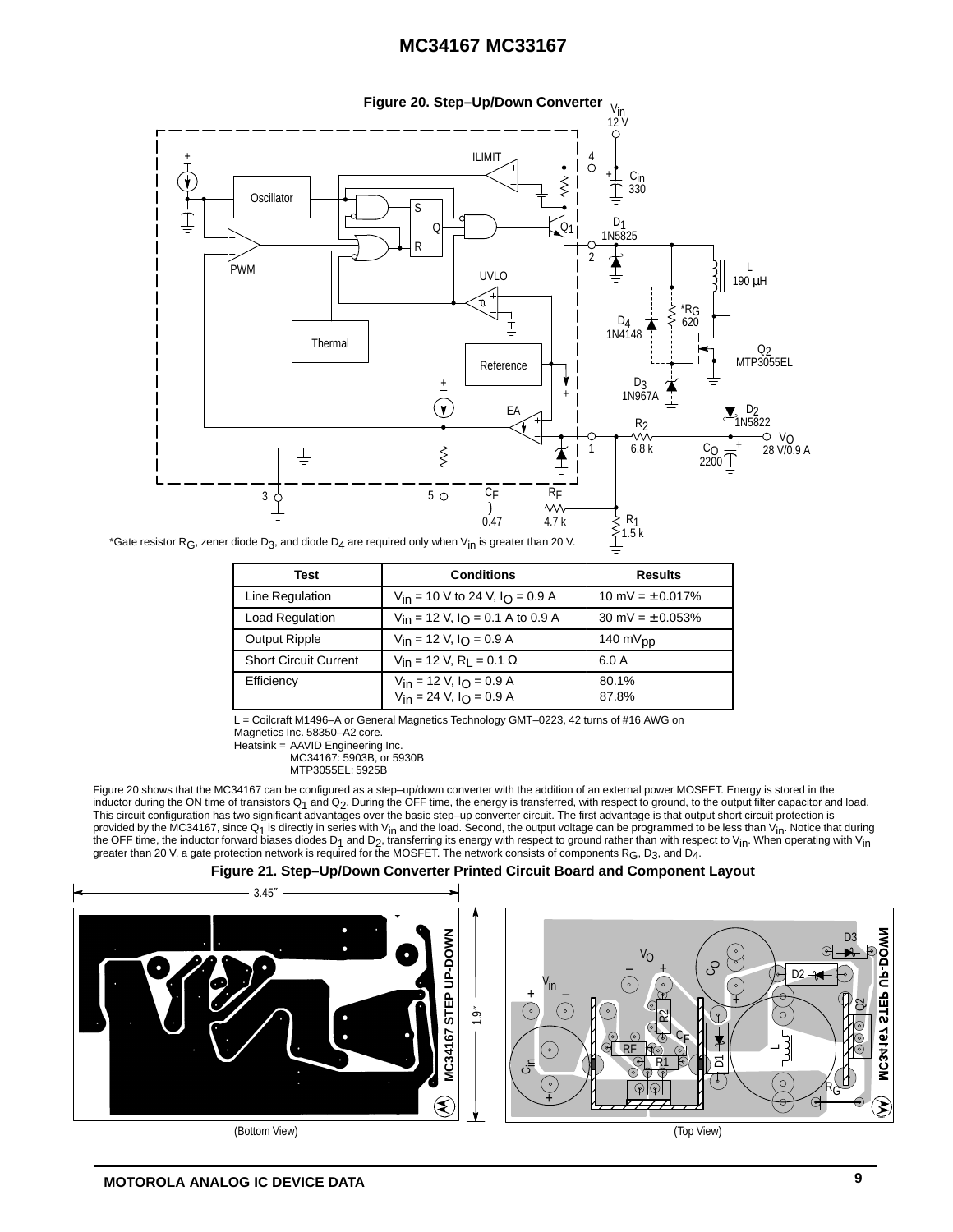#### **Figure 22. Voltage–Inverting Converter**



| Test                         | <b>Conditions</b>                                                                | <b>Results</b>              |
|------------------------------|----------------------------------------------------------------------------------|-----------------------------|
| Line Regulation              | $V_{in}$ = 10 V to 24 V, $I_{\Omega}$ = 1.7 A                                    | 15 mV = $\pm$ 0.61%         |
| Load Regulation              | $V_{in}$ = 12 V, $I_{\Omega}$ = 0.1 A to 1.7 A                                   | 4.0 mV = $\pm$ 0.020%       |
| <b>Output Ripple</b>         | $V_{in}$ = 12 V, $I_{\bigcap}$ = 1.7 A                                           | $78 \text{ mV}_{\text{DD}}$ |
| <b>Short Circuit Current</b> | $V_{in}$ = 12 V, R <sub>I</sub> = 0.1 $\Omega$                                   | 5.7 A                       |
| Efficiency                   | $V_{in}$ = 12 V, I <sub>O</sub> = 1.7 A<br>$V_{in}$ = 24 V, $I_{\Omega}$ = 1.7 A | 79.5%<br>86.2%              |

L = Coilcraft M1496-A or General Magnetics Technology GMT-0223, 42 turns of #16 AWG on Magnetics Inc. 58350–A2 core. Heatsink = AAVID Engineering Inc. 5903B, or 5930B.

Two potential problems arise when designing the standard voltage–inverting converter with the MC34167. First, the Switch Output emitter is limited to –1.5 V with respect to the ground pin and second, the Error Amplifier's noninverting input is internally committed to the reference and is not pinned out. Both of these problems are resolved by connecting the IC ground pin to the converter's negative output as shown in Figure 22. This keeps the emitter of  $Q_1$  positive with respect to the ground pin and has the effect of reversing the Error Amplifier inputs. Note that the voltage drop across  $R_1$  is equal to 5.05 V when the output is in regulation.



**Figure 23. Voltage–Inverting Converter Printed Circuit Board and Component Layout**

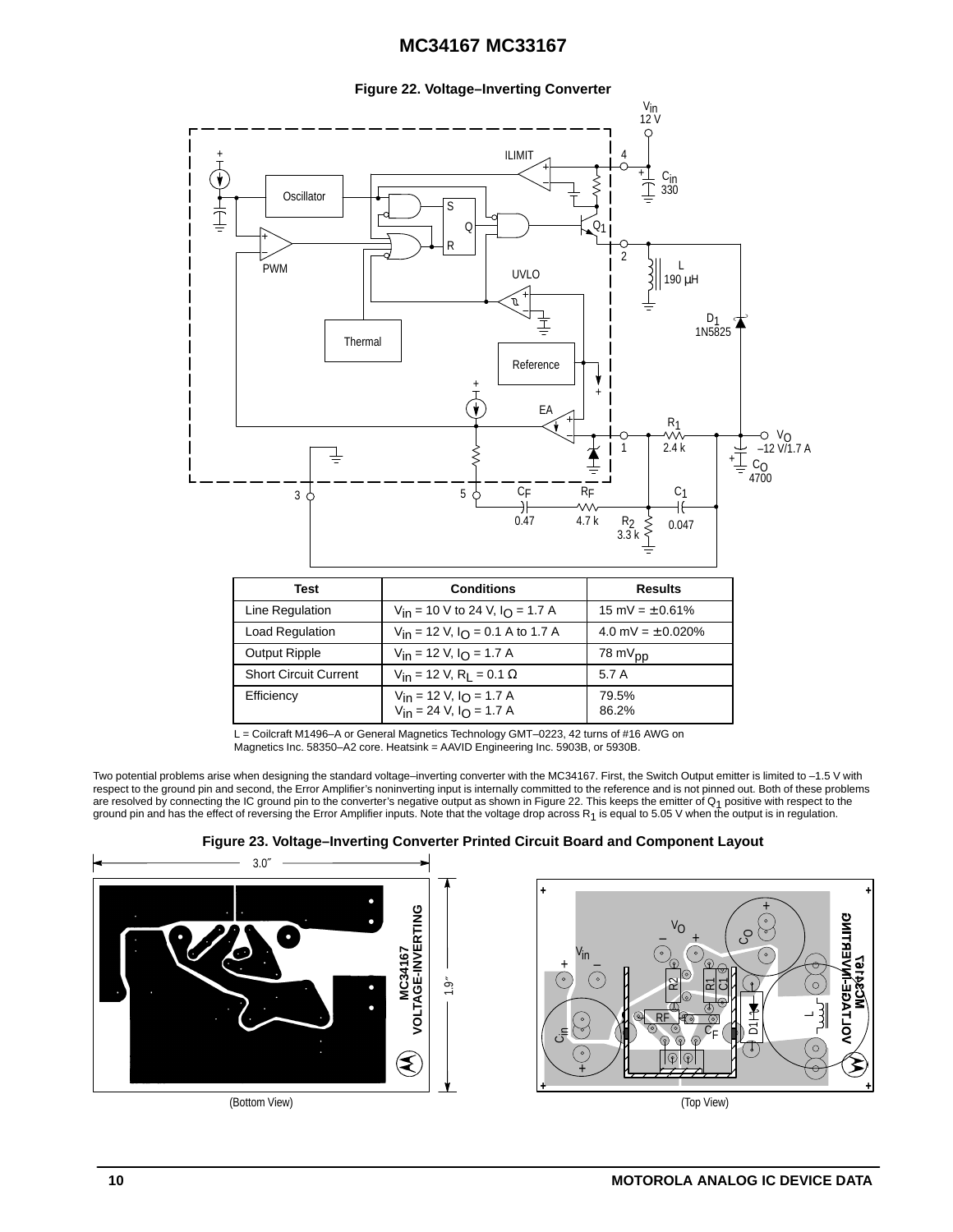



| <b>Tests</b>                 |                        | <b>Conditions</b>                                                                                                                                                                                                                                         | <b>Results</b>                                                               |
|------------------------------|------------------------|-----------------------------------------------------------------------------------------------------------------------------------------------------------------------------------------------------------------------------------------------------------|------------------------------------------------------------------------------|
| Line Regulation              | 5.0V<br>12V<br>$-12V$  | $V_{in}$ = 15 V to 30 V, $I_{01}$ = 3.0 A, $I_{02}$ = 250 mA, $I_{03}$ = 200 mA                                                                                                                                                                           | $3.0 \text{ mV} = \pm 0.029\%$<br>572 mV = $\pm$ 2.4%<br>711 mV = $\pm$ 2.9% |
| Load Regulation              | 5.0V<br>12V<br>$-12V$  | $V_{in}$ = 24 V, $I_{O1}$ = 30 mA to 3.0 A, $I_{O2}$ = 250 mA, $I_{O3}$ = 200 mA<br>$V_{in}$ = 24 V, $I_{O1}$ = 3.0 A, $I_{O2}$ = 100 mA to 250 mA, $I_{O3}$ = 200 mA<br>$V_{in}$ = 24 V, $I_{O1}$ = 3.0 A, $I_{O2}$ = 250 mA, $I_{O3}$ = 75 mA to 200 mA | $1.0 \text{ mV} = \pm 0.009\%$<br>409 mV = $\pm$ 1.5%<br>528 mV = $\pm$ 2.0% |
| Output Ripple                | 5.0V<br>12V<br>$-12V$  | $V_{in}$ = 24 V, $I_{O1}$ = 3.0 A, $I_{O2}$ = 250 mA, $I_{O3}$ = 200 mA                                                                                                                                                                                   | 75 m $V_{DD}$<br>$20 \text{ mV}$ pp<br>20 mV <sub>pp</sub>                   |
| <b>Short Circuit Current</b> | 5.0V<br>12 V<br>$-12V$ | $V_{in} = 24$ V, R <sub>I</sub> = 0.1 $\Omega$                                                                                                                                                                                                            | 6.5 A<br>2.7A<br>2.2A                                                        |
| Efficiency                   | <b>TOTAL</b>           | $V_{in}$ = 24 V, $I_{O1}$ = 3.0 A, $I_{O2}$ = 250 mA, $I_{O3}$ = 200 mA                                                                                                                                                                                   | 84.2%                                                                        |

T1 = Primary: Coilcraft M1496–A or General Magnetics Technology GMT–0223, 42 turns of #16 AWG on Magnetics Inc. 58350–A2 core. Secondary:  $V_{O2}$  – 69 turns of #26 AWG

T1 = Secondary: VO3 – 104 turns of #28 AWG Heatsink = AAVID Engineering Inc. 5903B, or 5930B.

Multiple auxiliary outputs can easily be derived by winding secondaries on the main output inductor to form a transformer. The secondaries must be connected so that the energy is delivered to the auxiliary outputs when the Switch Output turns off. During the OFF time, the voltage across the primary winding is regulated by the feedback loop, yielding a constant Volts/Turn ratio. The number of turns for any given secondary voltage can be calculated by the following equation:

# TURNS(SEC) = 
$$
\frac{V_{O(SEC)} + V_{F(SEC)}}{\left(\frac{V_{O(PRI)} + V_{F(PRI)}}{\# TURNS(PRI)}\right)}
$$

Note that the 12 V winding is stacked on top of the 5.0 V output. This reduces the number of secondary turns and improves lead regulation. For best auxiliary regulation, the auxiliary outputs should be less than 33% of the total output power.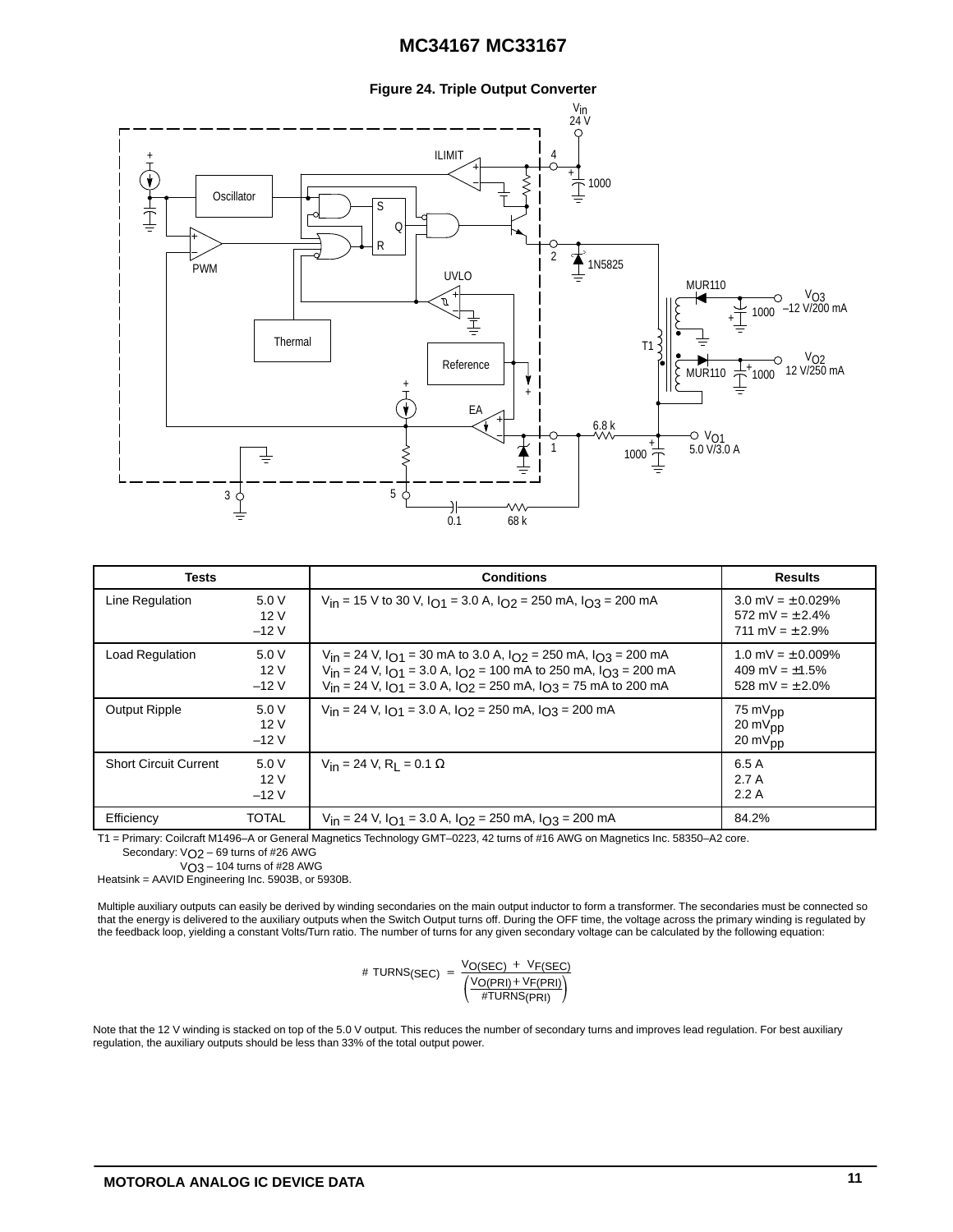



| Test            | <b>Conditions</b>                                   | <b>Results</b>       |
|-----------------|-----------------------------------------------------|----------------------|
| Line Regulation | $V_{in} = -10$ V to $- 20$ V, $I_{\bigcap} = 0.3$ A | 266 mV = $\pm$ 0.38% |
| Load Regulation | $V_{in} = -12$ V, $I_{\Omega} = 0.03$ A to 0.3 A    | 7.90 mV = $\pm$ 1.1% |
| Output Ripple   | $V_{in} = -12$ V, $I_{\bigcap} = 0.3$ A             | 100 m $V_{DD}$       |
| Efficiency      | $V_{in} = -12$ V, $I_{\bigcap} = 0.3$ A             | 78.4%                |

L = General Magnetics Technology GMT–0223, 42 turns of #16 AWG on Magnetics Inc. 58350–A2 core. Heatsink = AAVID Engineering Inc. 5903B or 5930B





| Test                       | <b>Conditions</b>       | <b>Results</b>    |
|----------------------------|-------------------------|-------------------|
| Low Speed Line Regulation  | $V_{in}$ = 12 V to 24 V | 1760 RPM ±1%      |
| High Speed Line Regulation | $V_{in}$ = 12 V to 24 V | 3260 RPM $\pm$ 6% |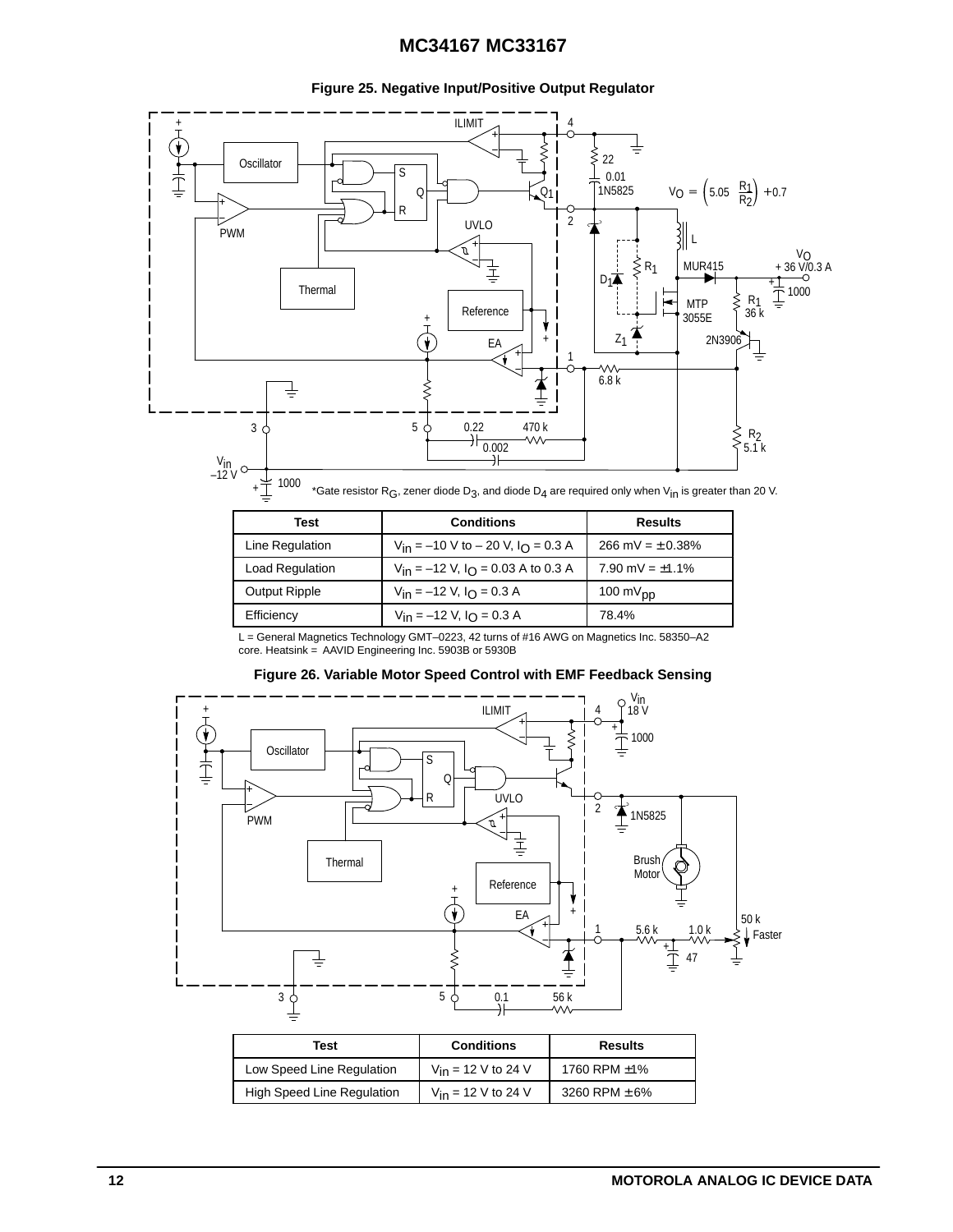#### **Figure 27. Off–Line Preconverter**



The MC34167 can be used cost effectively in off–line applications even though it is limited to a maximum input voltage of 40 V. Figure 27 shows a simple and efficient method for converting the AC line voltage down to 24 V. This preconverter has a total power rating of 125 W with a conversion efficiency of 90%. Transformer T<sub>1</sub> provides output isolation from the AC line and isolation between each of the secondaries. The circuit self–oscillates at 50 kHz and is controlled by the saturation characteristics of T2. Multiple MC34167 post regulators can be used to provide accurate independently regulated outputs for a distributed power system.



**Figure 28. D2PAK Thermal Resistance and Maximum Power Dissipation versus P.C.B. Copper Length**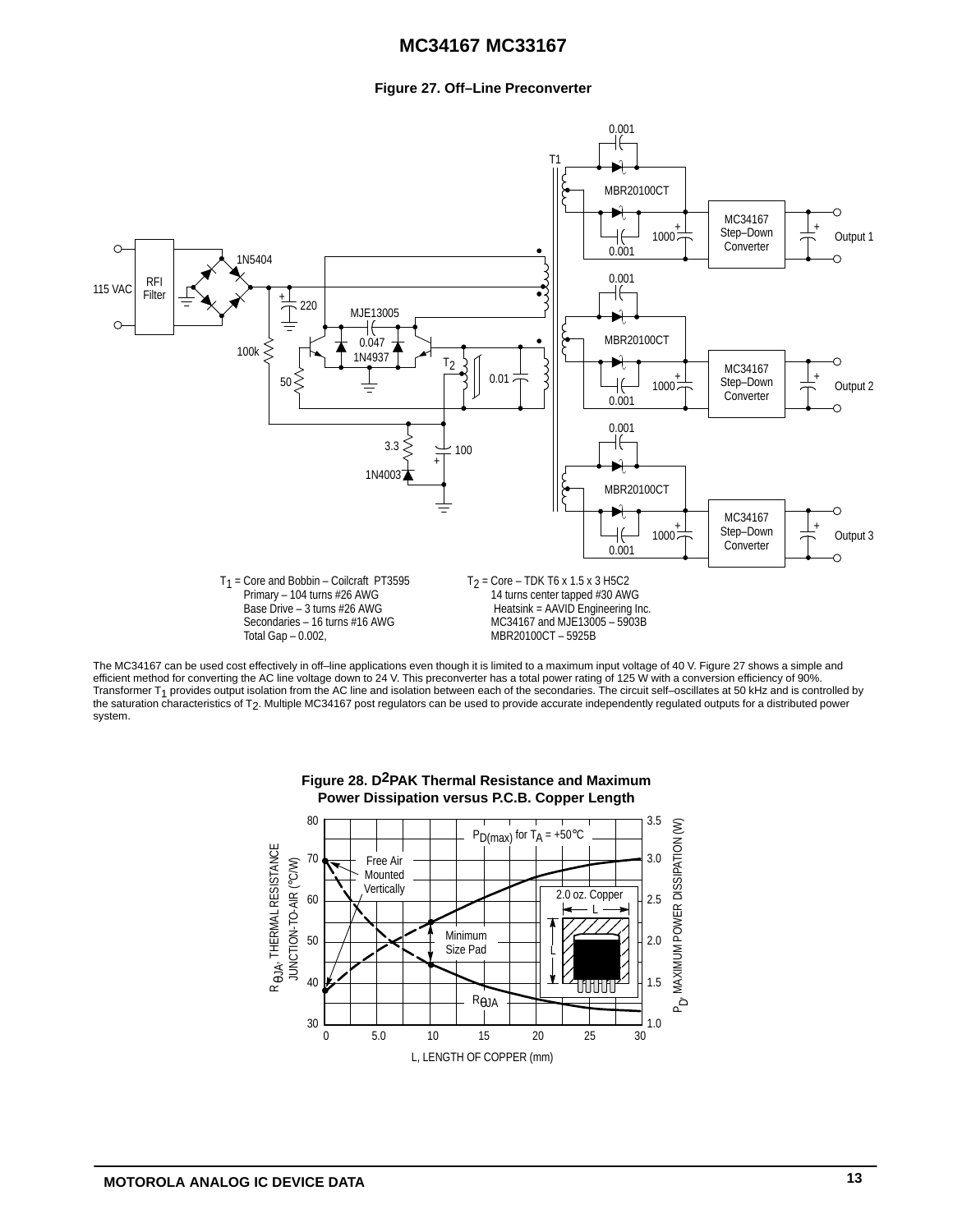|                                          | <b>Table 1. Design Equations</b>                                                                                                            |                                                                                                                         |                                                                                                                        |
|------------------------------------------|---------------------------------------------------------------------------------------------------------------------------------------------|-------------------------------------------------------------------------------------------------------------------------|------------------------------------------------------------------------------------------------------------------------|
| <b>Calculation</b>                       | Step-Down                                                                                                                                   | Step-Up/Down                                                                                                            | <b>Voltage-Inverting</b>                                                                                               |
| $\frac{t_{on}}{t_{off}}$<br>(Notes 1, 2) | $\frac{V_{\text{out}} + V_{\text{F}}}{V_{\text{in}} - V_{\text{sat}} - V_{\text{out}}}$                                                     | $\frac{V_{\text{out}} + V_{\text{F1}} + V_{\text{F2}}}{V_{\text{in}} - V_{\text{satQ1}} - V_{\text{satQ2}}}$            | $\frac{ \mathsf{V}_{\mathsf{out}}  + \mathsf{V}_{\mathsf{F}}}{ \mathsf{V}_{\mathsf{in}} - \mathsf{V}_{\mathsf{sat}} }$ |
| t <sub>on</sub>                          | $\frac{\text{ton}}{\text{toff}}$<br>$f_{\text{OSC}}\left(\frac{\text{ton}}{\text{toff}} + 1\right)$                                         | $\frac{\text{ton}}{\text{toff}}$<br>$f_{\text{OSC}}\left(\frac{ton}{toff} + 1\right)$                                   | $\frac{\text{ton}}{\text{toff}}$<br>$f_{\text{OSC}}\left(\frac{ton}{toff} + 1\right)$                                  |
| Duty Cycle<br>(Note 3)                   | t <sub>on</sub> f <sub>osc</sub>                                                                                                            | t <sub>on</sub> f <sub>osc</sub>                                                                                        | ton fosc                                                                                                               |
| IL avg                                   | l <sub>out</sub>                                                                                                                            | $I_{\text{out}}\left(\frac{ton}{toff} + 1\right)$                                                                       | $I_{\text{out}}\left(\frac{\text{ton}}{\text{toff}} + 1\right)$                                                        |
| lpk(switch)                              | $I_L$ avg + $\frac{\Delta I_L}{2}$                                                                                                          | $I_L$ avg + $\frac{\Delta I_L}{2}$                                                                                      | $I_L$ avg + $\frac{\Delta I_L}{2}$                                                                                     |
| L                                        | $\left(\frac{\mathsf{V}_{\mathsf{in}} - \mathsf{V}_{\mathsf{sat}} - \mathsf{V}_{\mathsf{out}}}{\Delta \mathsf{I}_{\mathsf{I}}} \right)$ ton | $\frac{(\mathsf{V}\mathsf{in} - \mathsf{V}\mathsf{satQ1} - \mathsf{V}\mathsf{satQ2})}{\Delta \mathsf{I}\mathsf{L}}$ ton | $\left(\frac{V_{in} - V_{sat}}{\Delta I_{I}}\right)$ ton                                                               |
| $V$ ripple(pp)                           | $\Delta I_L \sqrt{\left(\frac{1}{8f_{\text{OSC}}C_0}\right)^2 + (ESR)^2}$                                                                   | $\left(\frac{t_{on}}{t_{off}} + 1\right)\sqrt{\left(\frac{1}{f_{OSC}C_{O}}\right)}$ 2 + (ESR) <sup>2</sup>              | $\left(\frac{t_{on}}{t_{off}} + 1\right)\sqrt{\left(\frac{1}{f_{OSC}C_O}\right)^2 + (ESR)^2}$                          |
| $V_{\text{out}}$                         | $V_{ref}(\frac{R_2}{R_1} + 1)$                                                                                                              | $V_{ref}(\frac{R_2}{R_1} + 1)$                                                                                          | $V_{ref}(\frac{R_2}{R_1} + 1)$                                                                                         |

**NOTES:** 1. V<sub>Sat</sub> – Switch Output source saturation voltage, refer to Figure 7.

2. VF – Output rectifier forward voltage drop. Typical value for 1N5822 Schottky barrier rectifier is 0.35 V.

3. Duty cycle is calculated at the minimum operating input voltage and must not exceed the guaranteed minimum DC<sub>(max)</sub> specification of 0.92.

The following converter characteristics must be chosen:

- V<sub>out</sub> Desired output voltage.
- Desired output current.

l<sub>out</sub> –<br>∆I<sub>L</sub> – Desired peak–to–peak inductor ripple current. For maximum output current especially when the duty cycle is greater than 0.5, it is suggested that ∆I<sub>L</sub> be chosen minimum current limit threshold of 5.5 A. If the design goal is to use a minimum inductance value, let ∆I<sub>L</sub> = 2 (I<sub>L avg</sub>). This will proportionally reduce the converter's output current capability.

Vripple(pp) – Desired peak–to–peak output ripple voltage. For best performance, the ripple voltage should be kept to less than 2% of V<sub>out</sub>. Capacitor C<sub>O</sub> should be a low equivalent series resistance (ESR) electrolytic designed for switching regulator applications.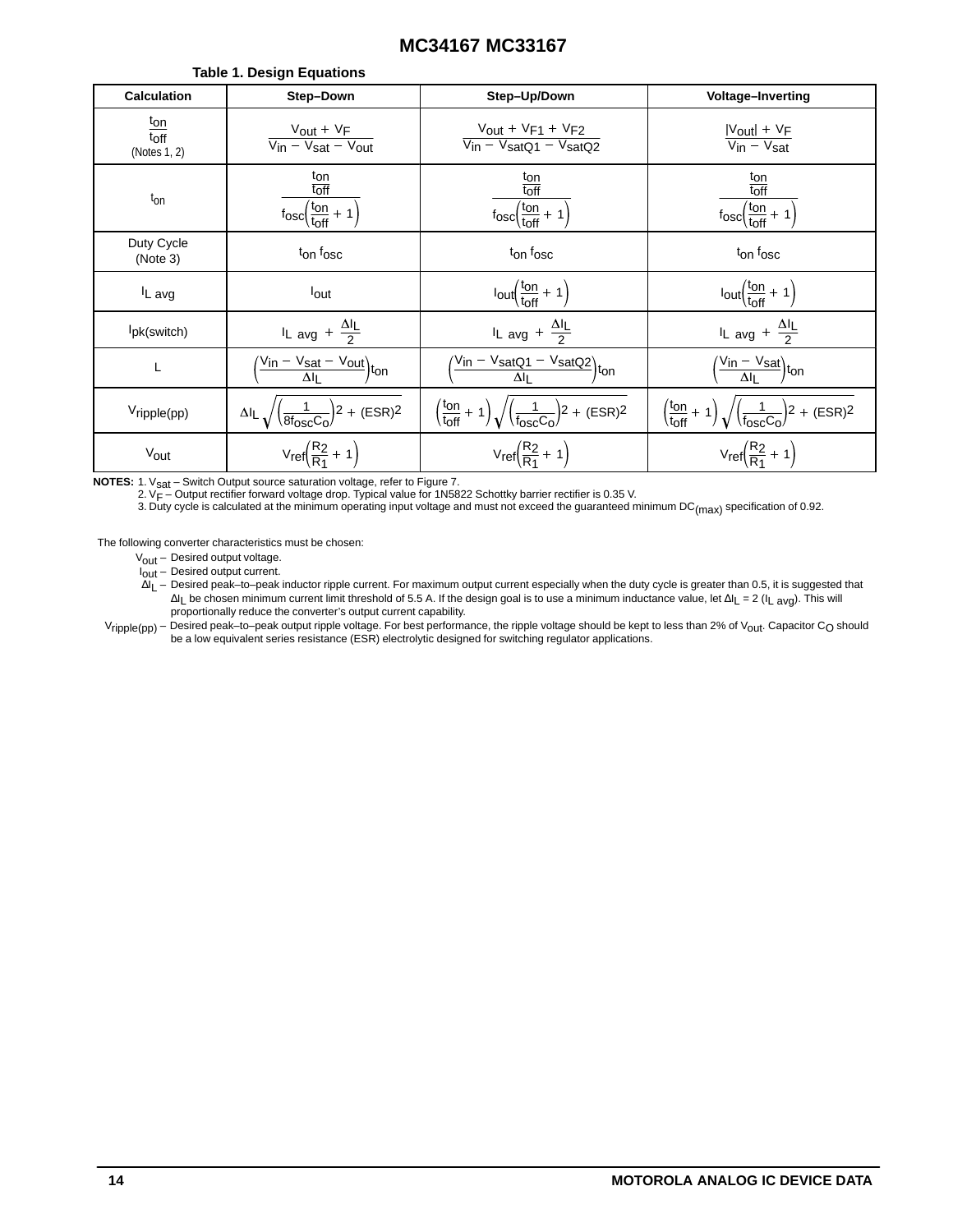### **MC34167 MC33167 OUTLINE DIMENSIONS**



Motorola reserves the right to make changes without further notice to any products herein. Motorola makes no warranty, representation or guarantee regarding the suitability of its products for any particular purpose, nor does Motorola assume any liability arising out of the application or use of any product or circuit, and specifically disclaims any and all liability, including without limitation consequential or incidental damages. "Typical" parameters which may be provided in Motorola data sheets and/or specifications can and do vary in different applications and actual performance may vary over time. All operating parameters, including "Typicals" must be validated for each customer application by customer's technical experts. Motorola does not convey any license under its patent rights nor the rights of others. Motorola products are not designed, intended, or authorized for use as components in systems intended for surgical implant into the body, or other applications intended to support or sustain life, or for any other application in which the failure of the Motorola product could create a situation where personal injury or death may occur. Should Buyer purchase or use Motorola products for any such unintended or unauthorized application, Buyer shall indemnify and hold Motorola and its officers, employees, subsidiaries, affiliates, and distributors harmless against all claims, costs, damages, and expenses, and reasonable attorney fees<br>arising out of, directly or indirectly, any claim of personal Motorola was negligent regarding the design or manufacture of the part. Motorola and  $( A )$  are registered trademarks of Motorola, Inc. Motorola, Inc. is an Equal Opportunity/Affirmative Action Employer.